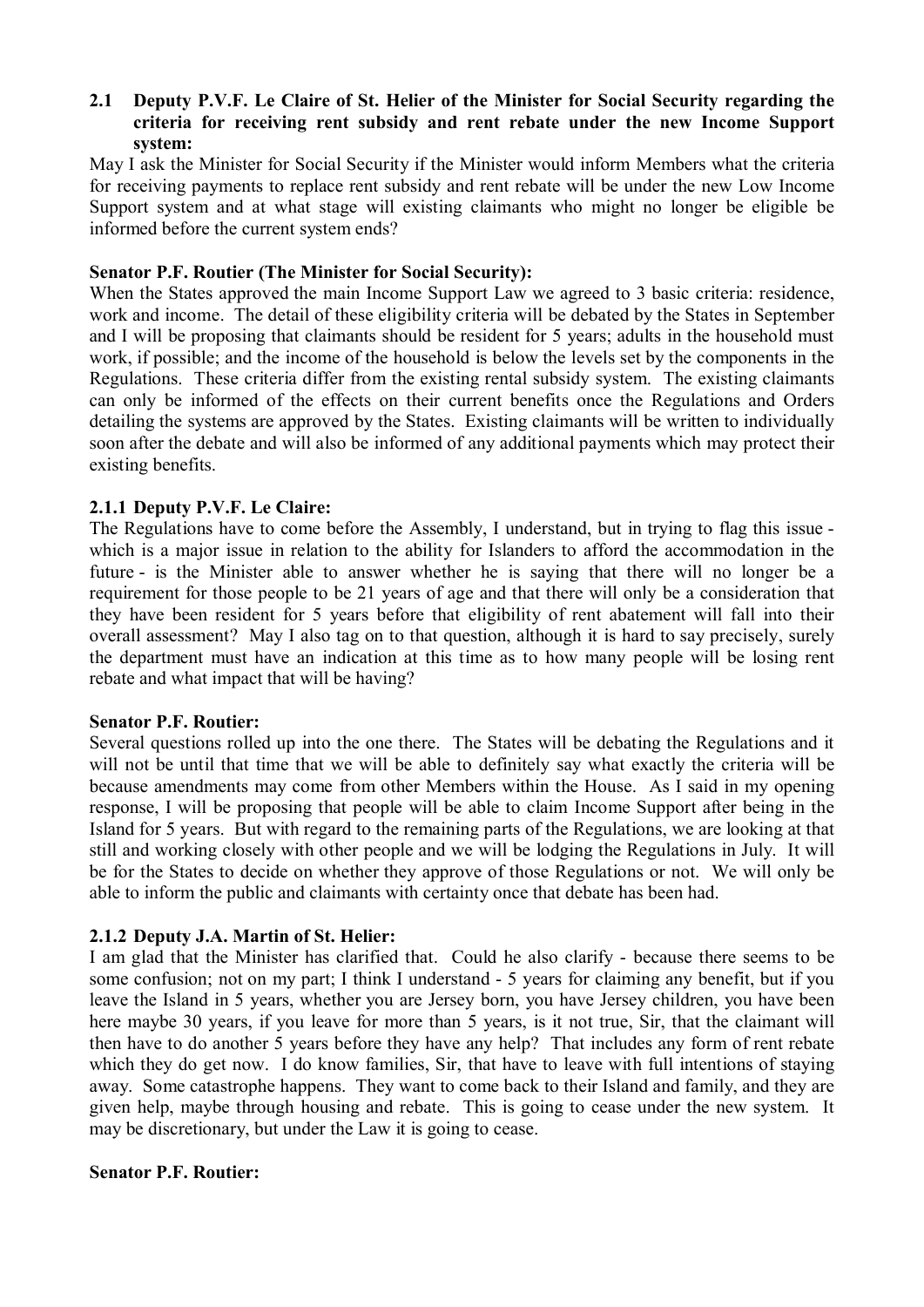The principles we have been working on - that people need to be on the Island and having contributed for the previous 5 years - is something which is being consulted upon, and with the public, quite widely in the building up of these Regulations. We are proposing to put in a provision that if people do leave the Island for a period, for a year for instance, they would need to be back in a year before they could claim Income Support again. But the Deputy does highlight a problem when she does suggest that once somebody has left for 5 years they would have to be back on the Island for 5 years to claim rent rebate. That is what is being proposed and it will be a decision this House will have to confirm whether they approve of that or not, but that certainly is the recommendation that has come from the consultation which we have had from a number of people.

### **2.1.3 Deputy A. Breckon of St. Saviour:**

Could I ask the Minister if he can confirm that residents will qualify for rent subsidy after 5 years residency?

### **Senator P.F. Routier:**

The whole of Income Support is not just about rent subsidy. Income Support covers various components, whether it be rental, living allowances, carers allowance and all the various components. The proposal we are putting forward is that people be in the Island for 5 years and they would be able to claim Income Support package, and that would include all of the components. It is recognised that the housing benefit currently is only claimable from 12 years when people have qualifications. A calculation has been made with the help of the Statistics Unit and others to ensure that if we do bring this forward - which we will be proposing - that it is affordable. We recognise from the calculations we have done, it will be affordable because the majority of the people who are in that bracket from 12 years to 5 years are either working within the Island currently and are coping with their circumstances. We believe that it is only right and proper that people who have contributed to this Island for at least 5 years do have the ability to be supported if they do fall on hard times. It is a matter of principle, really. How long should people be on the Island before they can claim?

### **Deputy G.P. Southern of St. Helier:**

Will the Minister inform Members of the real reasons underlying his delay in bringing forward Income Support Regulations and state whether that delay has anything to do with problems in processing the 26-page Income Support application forms in time for August? Secondly, will he inform Members today when he will produce for the Income Support Sub-Panel definitive Regulations that we can seriously scrutinise? At the moment, even with the delay, he is unlikely to achieve proper scrutiny.

# **The Deputy Bailiff:**

I think, Deputy, that is a little too far away from the original subject matter of the question. Deputy Le Hérissier.

# **2.1.4 Deputy R.G. Le Hérissier of St. Saviour:**

With the Minister having been passing the parcel for 2 major budgets of the States supplementation and rent rebate - would he not acknowledge, Sir, that the real problem is he is facing enormous budgetary pressure and, having expanded the eligibility criteria, he is going to have to spread the money much more thinly and, as a result, he will have to reduce the amount of rent rebate given to each individual?

### **Senator P.F. Routier:**

The Deputy has unfortunately got the wrong impression of what Income Support is going to do. What it is going to do is to redirect funds which are currently being paid to people on higher incomes. It will provide perhaps even a greater level of support to people on lower incomes. That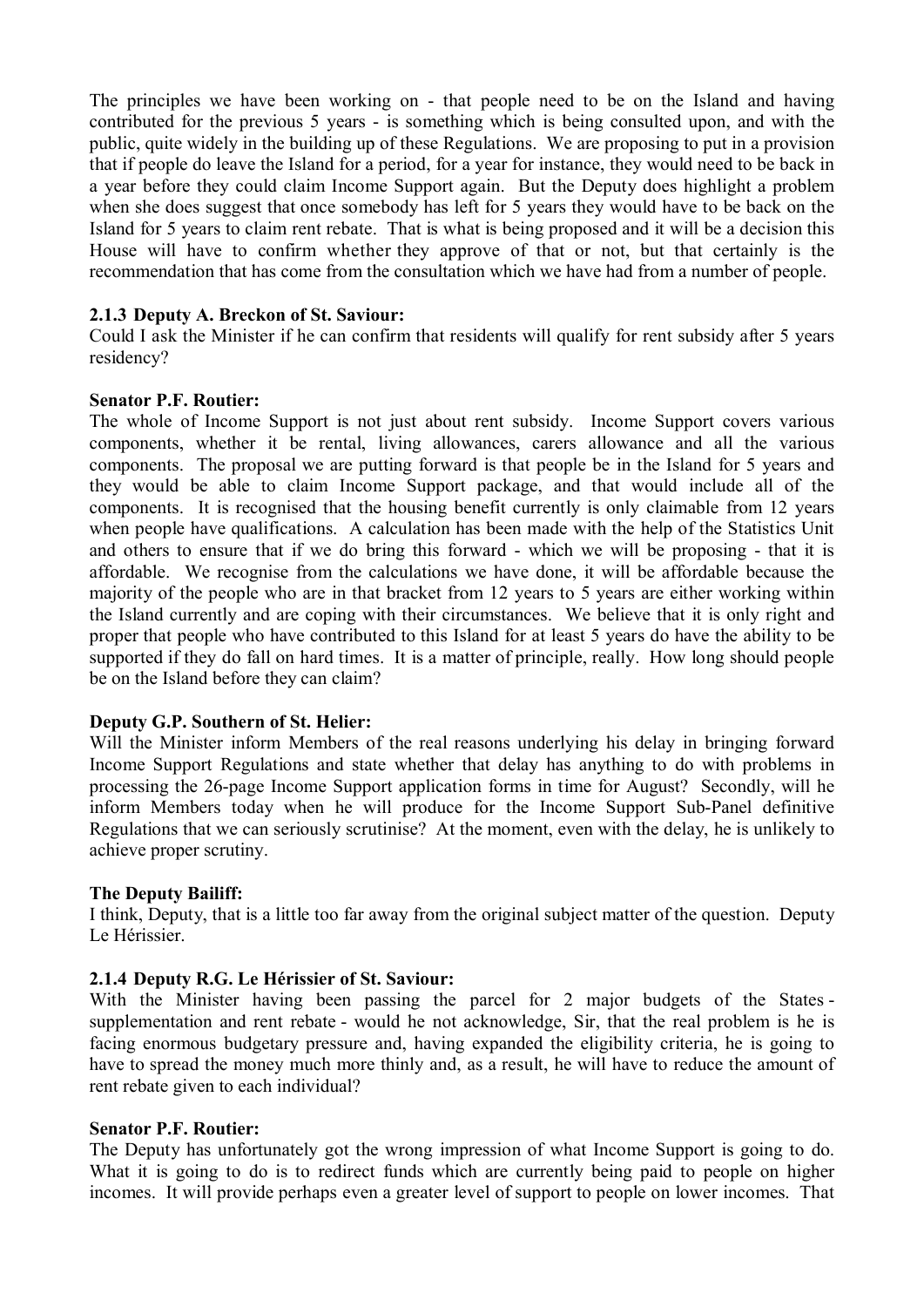is what is going to happen. The whole principle of Income Support is that the budget - it talks about budget pressures - is known. We have the existing budgets from the Housing Department, from the Parish Welfare. The States are already paying for Parish Welfare; our social security benefits; all those benefits are all being rolled into one budget and the system which is coming forward was from a clean sheet of paper, a new system which is being brought forward which will ensure that those who are most in need will receive the support they need. It will, as we all know, redirect funds which have currently been identified. But this House has been complaining about the generosity of the housing benefit system and to some people who are at the top end of the earnings scale, and that will be redirected. It will also redirect money for people who receive Disabled Transport Allowance. That will happen. That is what I have been asked to do by this House and I would be disappointed if Members are now going to say: "Do not redirect Disabled Transport Allowance and do not redirect generosity in the housing benefit." I hope that Members will, when we come forward with the exact proposition, be able to support it.

## **2.1.5 Deputy R.G. Le Hérissier:**

Just a supplementary, Sir, if I may. Could the Minister tell us then, Sir, how does he intend to reduce the apparent inflationary impact of the rent rebate system?

### **Senator P.F. Routier:**

The Deputy does not seem to understand what Income Support is going to do. The rentals are going to be charged by landlords. Landlords will be wanting to charge whatever rent they can but the Income Support system will have to support people to what the Income Support system can afford. That will be the break. We will be working on a similar system to the fair rental system which has been established and we will have to monitor that very carefully. The Income Support system will only be able to pay the amount of rent that it can afford. It will not be able to react to the demands of landlords. We will have to ensure that the rents that we pay - the subsidies we give - are what we can afford.

### **2.1.6 Deputy J.A. Martin:**

I am glad to come in there, Sir. When the Minister accuses other Deputies and Members of the House that they do not understand Income Support, Sir, it rests on the Minister's head. I have been asking him as Chairman of the Sub-Panel to advertise this clearly for members of the public, let alone Members of this Chamber. If Members of the Chamber do not know what is going to be laid before them and quite clearly fundamental changes, how are members of the public? When will the Minister start advertising this in plain English and to take leadership of this new fundamental change? Secondly, Sir, on the inflation…

# **The Deputy Bailiff:**

I think only one question.

### **Senator P.F. Routier:**

 will obviously be notified straight after that debate. There will be about 3 months before the I really thank the Deputy for that question because I would like the opportunity to confirm what is going to happen. The timetable, as I announced last Friday - it was after a meeting with the Council of Ministers - we agreed that it would be very useful to put back the introduction to early 2008, in January. That will be the introduction of Income Support. We recognise it is important to communicate with people and that is what we will be doing in this timescale. The view that I have - and it is shared by other Ministers - is that we should make full use of this time and that is exactly what we will do. So, I will be lodging Regulations which will be shared with Scrutiny as soon as we possibly can. It will be lodged in July for a debate in September, and existing claimants payments will be made in January. There is sufficient time there to communicate with not only States Members but the public and existing claimants, and it is going to be… the Deputy is shaking